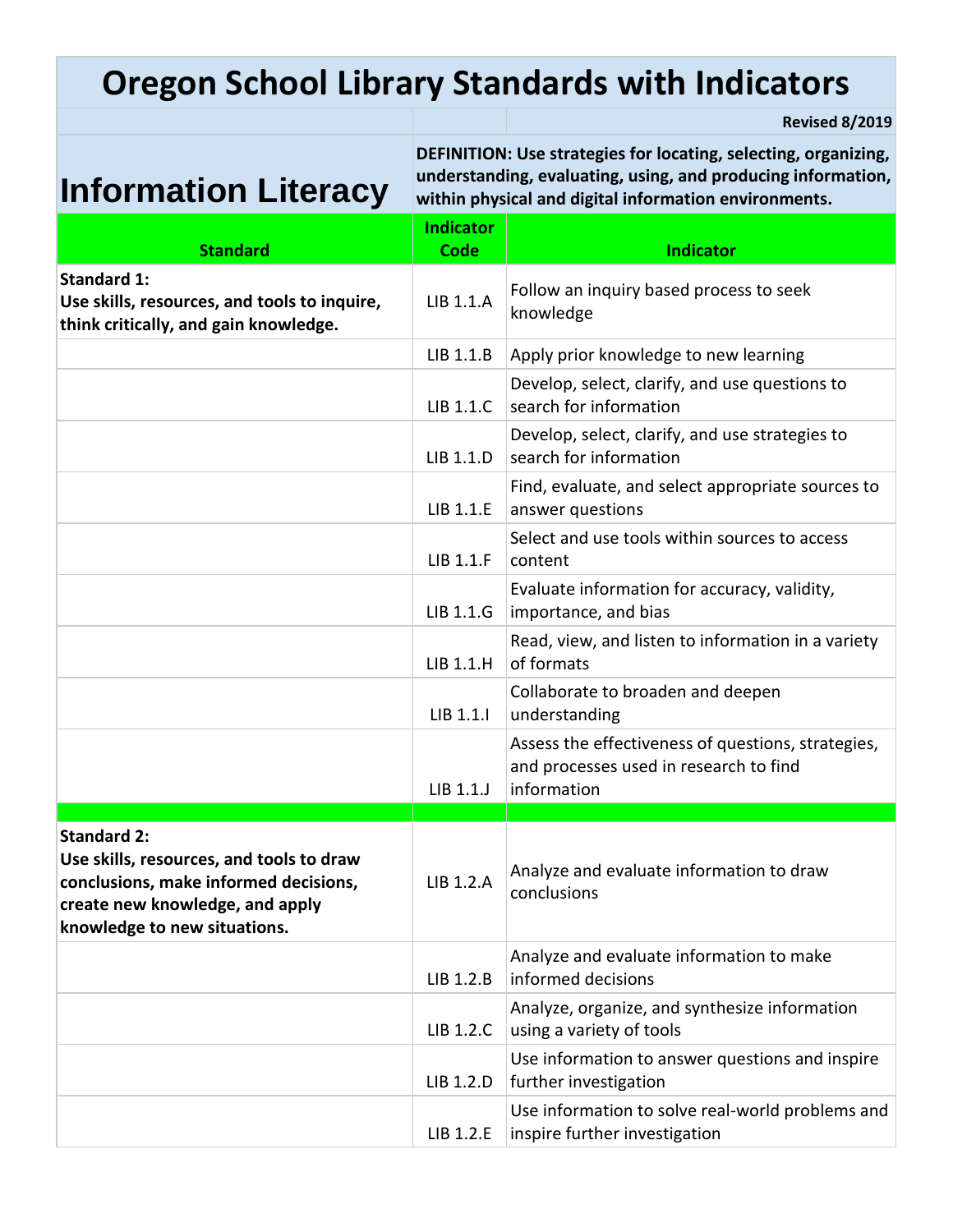|                                                                                                                                            | $LIB$ 1.2. $F$ | Collaborate with others to exchange ideas,<br>develop new understandings, make decisions, and<br>solve problems |
|--------------------------------------------------------------------------------------------------------------------------------------------|----------------|-----------------------------------------------------------------------------------------------------------------|
|                                                                                                                                            | $LIB$ 1.2.G    | Reach and defend informed conclusions based on<br>best evidence                                                 |
|                                                                                                                                            | $LIB$ 1.2.H    | Evaluate the effectiveness of the skills and tools<br>used to create new knowledge                              |
|                                                                                                                                            |                |                                                                                                                 |
| <b>Standard 3:</b><br>Use skills, resources, and tools to create, and<br>share work that expresses and demonstrates<br>new understandings. | LIB 1.3.A      | Analyze delivery formats for sharing<br>understanding                                                           |
|                                                                                                                                            | LIB 1.3.B      | Use appropriate tools to create and share new<br>work                                                           |
|                                                                                                                                            | LIB 1.3.C      | Collaborate with others to create original<br>products and share new understanding                              |
|                                                                                                                                            | LIB 1.3.D      | Reflect on a product's effectiveness in expressing<br>and demonstrating new understandings                      |
|                                                                                                                                            |                |                                                                                                                 |
|                                                                                                                                            |                |                                                                                                                 |
| <b>Oregon Association of School Libraries</b>                                                                                              |                | standards@oasl.olaweb.org                                                                                       |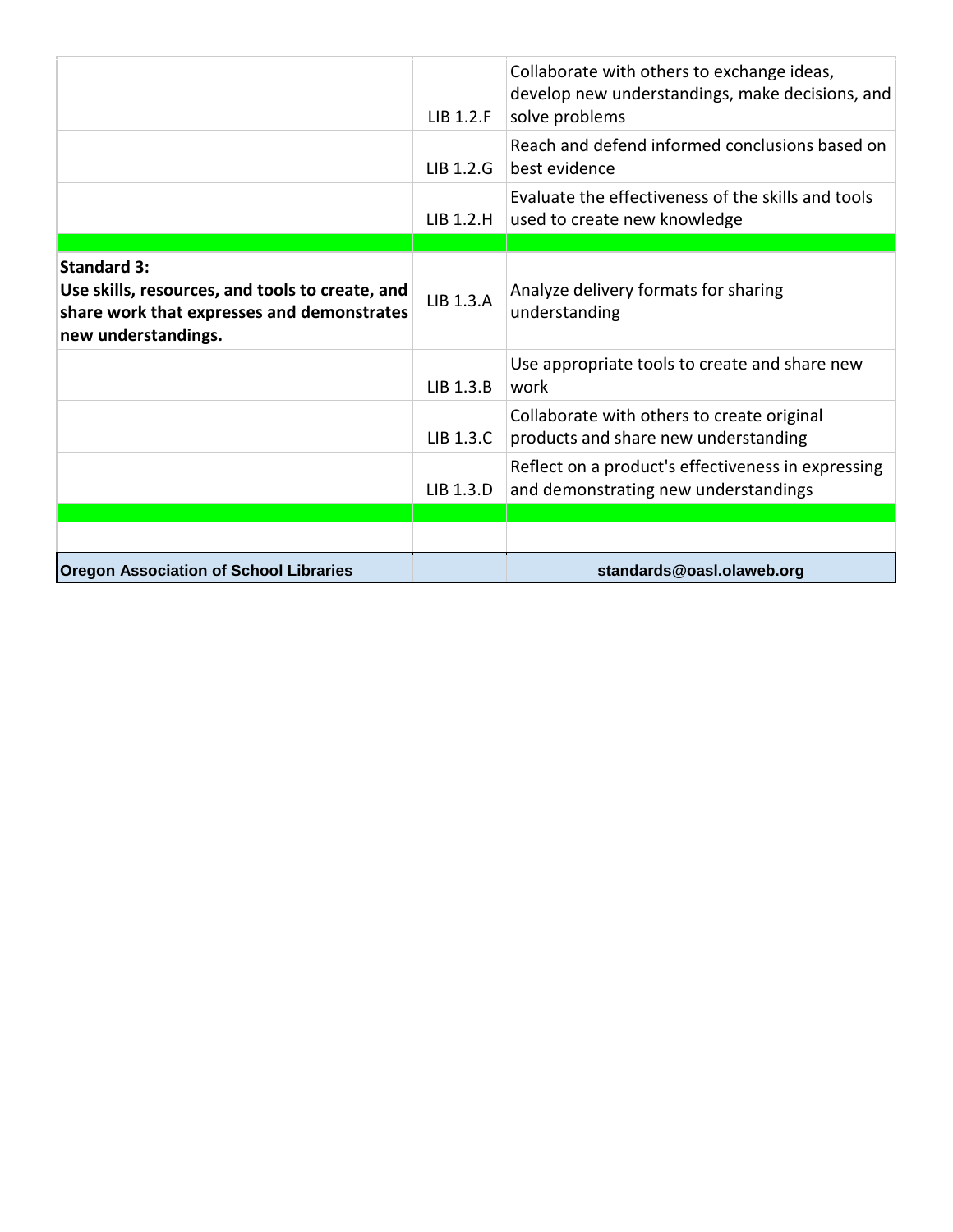# **Oregon School Library Standards with Indicators**

**Reading Engagement DEFINITION: Read to pursue lifelong intellectual, personal, and Reading Engagement emotional growth.**

**Revised 8/2019**

| <b>Standard</b>                                                                 | <b>Indicator Code</b> | <b>Indicator</b>                                                                                        |
|---------------------------------------------------------------------------------|-----------------------|---------------------------------------------------------------------------------------------------------|
| <b>Standard 1:</b>                                                              |                       | Read, listen to, and view a variety of genres and                                                       |
| Develop an appreciation for reading.                                            | LIB 2.1.A             | formats                                                                                                 |
|                                                                                 | LIB 2.1.B             | Identify, reflect upon, and respond to works<br>which exemplify the human experience                    |
|                                                                                 | LIB 2.1.C             | Read to answer questions, make decisions, or<br>solve problems                                          |
|                                                                                 | LIB 2.1.D             | Explore text to text, text to self, and text to world<br>connections                                    |
|                                                                                 | LIB 2.1.E             | Appreciate and evaluate author's craft and use of<br>literary devices                                   |
|                                                                                 | LIB 2.1.F             | Read to seek multiple points of view and a global<br>perspective                                        |
|                                                                                 |                       |                                                                                                         |
| <b>Standard 2:</b>                                                              |                       |                                                                                                         |
| Comprehend, interpret, and evaluate<br>informational and fictional text.        | LIB 2.2.A             | Read, listen to, view, and integrate information to<br>build background knowledge                       |
|                                                                                 | LIB 2.2.B             | Demonstrate reading for meaning by finding the<br>main and supporting details                           |
|                                                                                 | LIB 2.2.C             | Demonstrate reading for meaning by evaluating<br>evidence, drawing conclusions, and forming<br>opinions |
|                                                                                 | LIB 2.2.D             | Read to understand history, current events, and<br>personal decisions                                   |
|                                                                                 | LIB 2.2.E             | Evaluate text for author's purpose                                                                      |
|                                                                                 |                       |                                                                                                         |
| <b>Standard 3: Build reading skills and</b><br>behaviors for lifelong learning. | LIB 2.3.A             | Apply reading strategies across the content areas                                                       |
|                                                                                 | LIB 2.3.B             | Contribute to a reading and learning community                                                          |
|                                                                                 | LIB 2.3.C             | Self-select reading materials from a variety of<br>genres and formats                                   |
|                                                                                 | LIB 2.3.D             | Make personal and global connections to the real<br>world when reading a variety of texts               |
|                                                                                 | LIB 2.3.E             | Demonstrate resiliency, perseverance, and<br>stamina when reading a variety of texts                    |
|                                                                                 |                       |                                                                                                         |
| <b>Oregon Association of School Libraries</b>                                   |                       | standards@oasl.olaweb.org                                                                               |